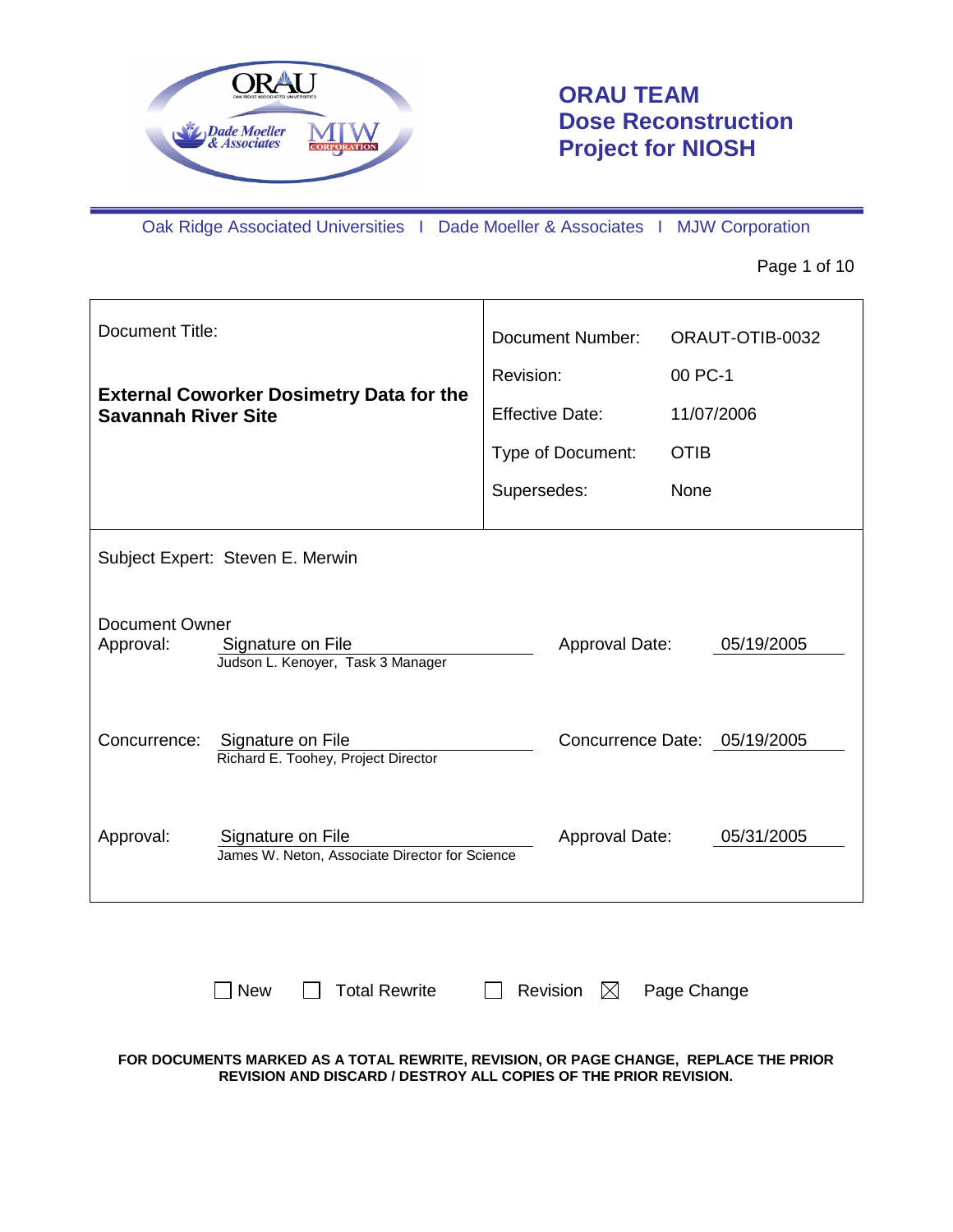## **PUBLICATION RECORD**

| <b>EFFECTIVE</b> | <b>REVISION</b> |                                                                                                                                                                                                                                                                                                                                                                                                                                                                                                                            |            |
|------------------|-----------------|----------------------------------------------------------------------------------------------------------------------------------------------------------------------------------------------------------------------------------------------------------------------------------------------------------------------------------------------------------------------------------------------------------------------------------------------------------------------------------------------------------------------------|------------|
| <b>DATE</b>      | <b>NUMBER</b>   | <b>DESCRIPTION</b>                                                                                                                                                                                                                                                                                                                                                                                                                                                                                                         |            |
| 05/31/2005       | 00              | New technical information bulletin to provide information to allow<br>ORAU Team dose reconstructors to assign doses to Savannah River<br>Site workers who have no or limited monitoring data, based on site<br>coworker data. First approved issue. Incorporates internal and<br>NIOSH formal review comments. No training required. Initiated by<br>Steven E. Merwin.                                                                                                                                                     |            |
| 11/07/2006       | 00 PC-1         | Approved page change revision due to release of ORAUT-OTIB-<br>0052 Rev 00. Updates required language on page 4 in Section 1.0.<br>References ORAUT-OTIB-0052 Rev 00 on page 6 in Section 5.0.<br>Completes Section 8.0 on page 8. Revises title of Table 3 on page<br>10. No changes occurred as a result of formal internal review. This<br>revision results in an increase in assigned dose and a PER is<br>required. Training required: As determined by the Task Manager.<br>Initiated by Matthew H. Smith. Approval: |            |
|                  |                 | Signature on File<br>John M. Byrne, Document Owner                                                                                                                                                                                                                                                                                                                                                                                                                                                                         | 10/18/2006 |
|                  |                 | Signature on File<br>Edward F. Maher, Task 5 Manager                                                                                                                                                                                                                                                                                                                                                                                                                                                                       | 10/17/2006 |
|                  |                 | Signature on File<br>Kate Kimpan, Project Director                                                                                                                                                                                                                                                                                                                                                                                                                                                                         | 10/23/2006 |
|                  |                 | Signature on File<br>James W. Neton, Associate Director for Science                                                                                                                                                                                                                                                                                                                                                                                                                                                        | 11/07/2006 |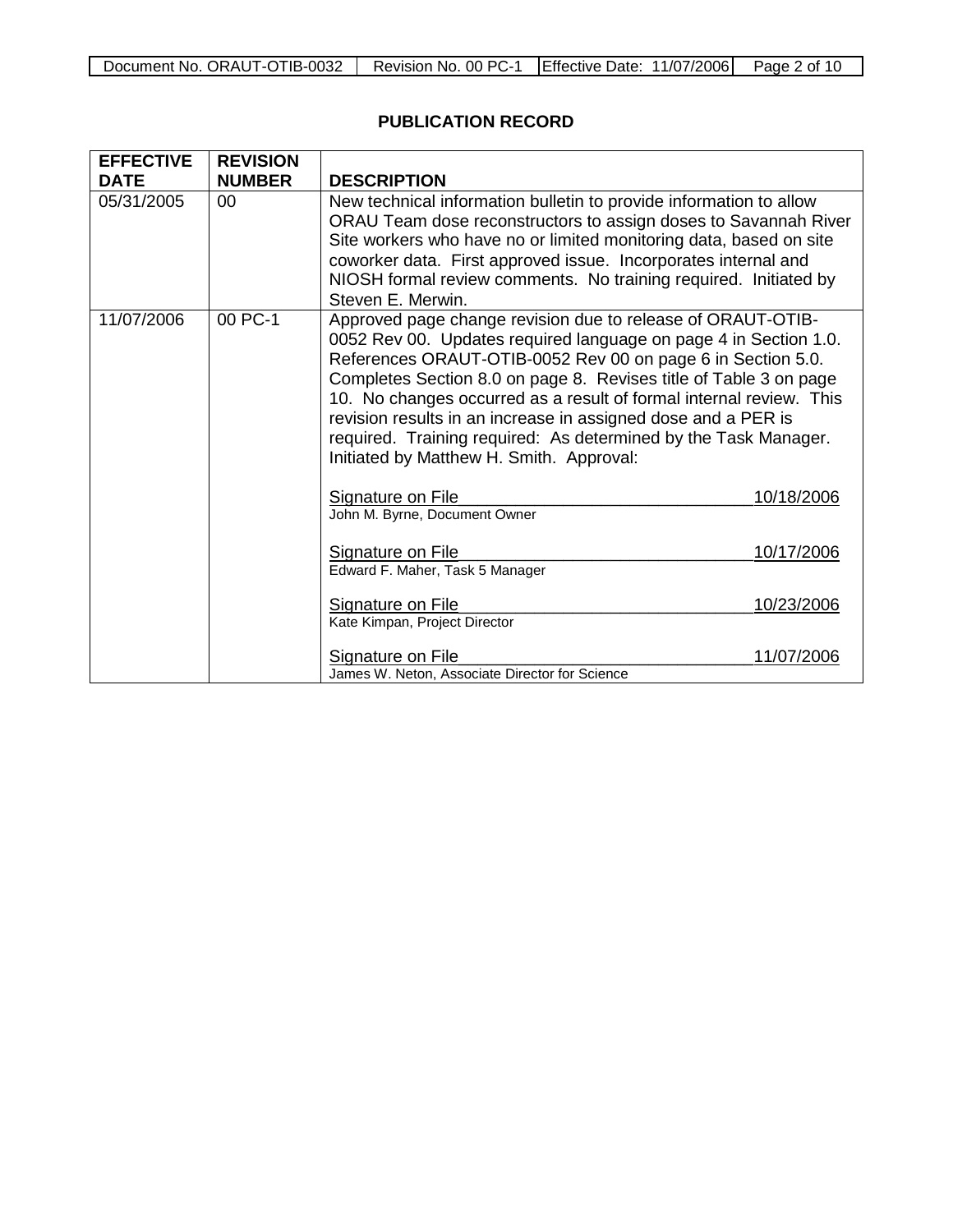| ORAUT-OTIB-0032<br>Document No. | <sub>0</sub> C<br>No.<br>Revision, | Effective Date: 05/31/2005 | Page<br>ാr<br>10 |
|---------------------------------|------------------------------------|----------------------------|------------------|

# **TABLE OF CONTENTS**

| <b>SECTION</b> | <b>TITLE</b>                                                                        | <b>PAGE</b> |
|----------------|-------------------------------------------------------------------------------------|-------------|
| 1.0            |                                                                                     |             |
| 2.0            |                                                                                     |             |
| 3.0            |                                                                                     |             |
| 4.0            |                                                                                     |             |
| 5.0            |                                                                                     |             |
| 6.0            |                                                                                     |             |
| 7.0            |                                                                                     |             |
| 8.0            | Penetrating Dose Values Based on ORAUT-OTIB-0052 Guidance for Selected Construction |             |

## **LIST OF TABLES**

| <b>TABLE</b>   | TITLE                                                                 | <b>PAGE</b> |
|----------------|-----------------------------------------------------------------------|-------------|
|                |                                                                       |             |
| $2^{\circ}$    | Annual SRS external coworker doses modified to account for missed     |             |
| 3 <sup>1</sup> | Annual SRS external penetrating coworker doses modified in accordance |             |
|                |                                                                       |             |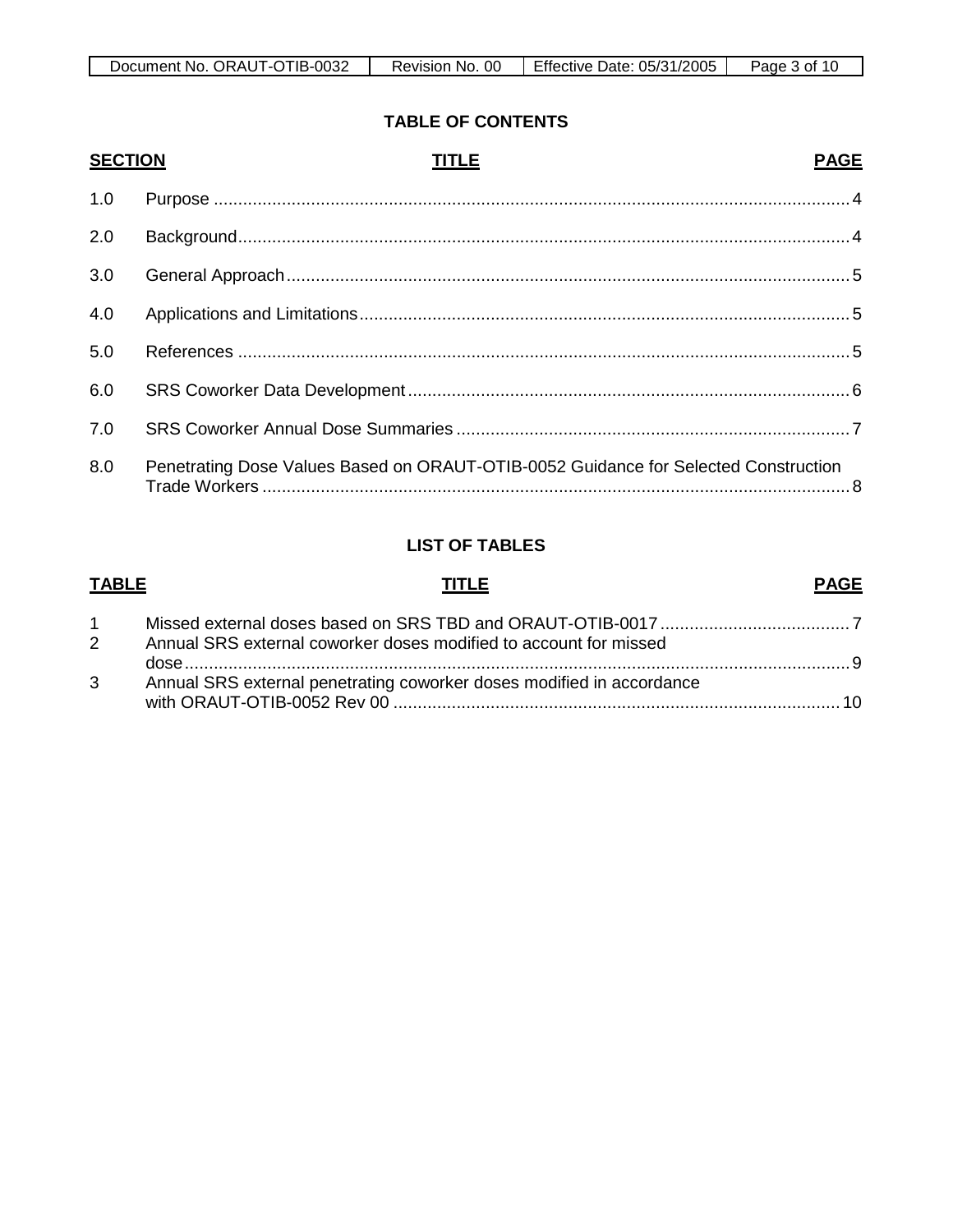#### **1.0 PURPOSE**

Technical Information Bulletins (TIBs) are not official determinations made by the National Institute for Occupational Safety and Health (NIOSH) but are rather general working documents that provide historic background information and guidance to assist in the preparation of dose reconstructions at particular sites or categories of sites. They will be revised in the event additional relevant information is obtained. TIBs may be used to assist NIOSH staff in the completion of individual dose reconstructions.

In this document the word "facility" is used as a general term for an area, building, or group of buildings that served a specific purpose at a site. It does not necessarily connote an "atomic weapons employer facility" or a "Department of Energy facility" as defined in the Energy Employees Occupational Illness Compensation Program Act of 2000 (42 U.S.C. § 7384l(5) and (12)).

The purpose of this TIB is to provide information to allow ORAU Team dose reconstructors to assign doses to Savannah River Site (SRS) workers who have no or limited monitoring data, based on site coworker data. The data in this TIB are to be used in conjunction with ORAUT-OTIB-0020, "Use of Coworker Dosimetry Data for External Dose Assignment."<sup>1</sup>

#### **2.0 BACKGROUND**

The ORAU Team is conducting a series of coworker data studies to permit dose reconstructors to complete certain cases for which external and/or internal monitoring data are unavailable or incomplete. Cases not having complete monitoring data may fall into one of several categories, including:

- The worker was unmonitored and, even by today's standards, did not need to be monitored (e.g., a non-radiological worker).
- The worker was unmonitored, but by today's standards would have been monitored.
- The worker may have been monitored but the data are not available to the dose reconstructor.
- Partial information is available, but it is insufficient to facilitate a dose reconstruction.

As described in ORAUT-OTIB-0020, $1$  some cases not having complete monitoring data can be processed based on assumptions and methodologies that do not involve coworker data. For example, many cases falling in the first category above can be processed by assigning ambient external and internal doses based on information in the relevant site Technical Basis Documents (TBDs).

As described in the SRS TBD,<sup>2</sup> operations at the site began in 1952, and the site initially used dosimeter and processing technical support provided by the Oak Ridge National Laboratory (ORNL). SRS routine practices appear to have required assigning dosimeters to all workers who entered a controlled radiation area. There does not appear to be any significant administrative practice that would jeopardize the integrity of the recorded dose of record; however, the "adjustment to reported dose" recommended by the TBD (e.g., 1.119 for the reported deep photon dose prior to 1986) is appropriate for the coworker doses established in this TIB, since the doses are based on the SRS dosimetry data.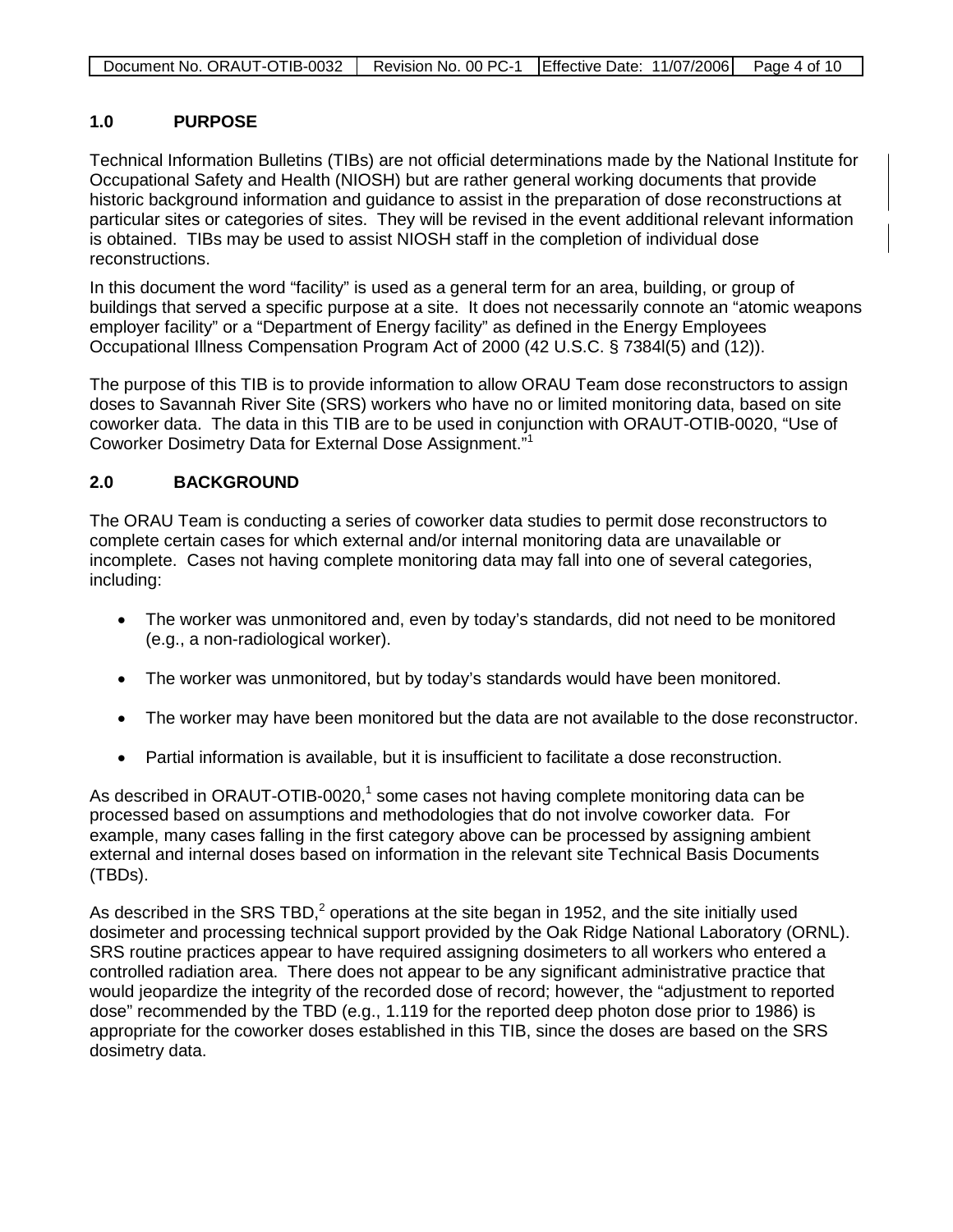| Document No. ORAUT-OTIB-0032 | Revision No. 00 | Effective Date: 05/31/2005 | Page 5 of 10 |
|------------------------------|-----------------|----------------------------|--------------|

#### **3.0 GENERAL APPROACH**

As described in ORAUT-OTIB-0020, $1$  the general approach to developing coworker data for cases without external monitoring data involves two phases. The first (Phase I) permits cases to be processed when a "best and final" estimate of dose is not required for claim determination. The second (Phase II) facilitates the assignment of "best and final estimates" of dose, when necessary. This initial revision of this TIB provides coworker external dosimetry summary statistics applicable to Phase I dose reconstructions; coworker dose distributions applicable to Phase II dose reconstructions will be made available in a subsequent revision.

#### **4.0 APPLICATIONS AND LIMITATIONS**

- 1. Revision 00 of this document provides SRS coworker data and information that may be used only for clearly non-compensable cases for which a higher external dose can be assigned than was likely to have actually been received, or for compensable cases on a limited basis (see Section 7.0). Revision 01 of this document will provide dose distributions and additional information based on the data presented herein to permit the processing of cases requiring a best estimate analysis.
- 2. Some SRS workers may have worked at one or more other major sites within the DOE complex during their employment history. Thus, the data presented herein must be used with caution to ensure that for clearly non-compensable cases, unmonitored external doses from multiple site employment have been overestimated. This will typically require the availability of External Coworker Dosimetry Data TIBs for all relevant sites.
- 3. Summary statistics based on SRS dosimetry data presented in this TIB do not extend beyond 1999 because at the time this TIB was drafted, sufficient data beyond that year were not available. However, the absence of these data (and the subsequent development of dose distributions) should not interfere with the processing of most SRS cases having a lack of external dosimetry data, since well before 1999 the monitoring and reporting practices at the site ensured that essentially all workers with a potential for external radiation exposure were monitored and the results are readily accessible. Should the need arise and sufficient data become available, coworker dosimetry data beyond the year 1999 will be presented in a subsequent revision to this TIB.
- 4. The data presented in this TIB address penetrating radiation from gamma radiation and nonpenetrating radiation from beta or low-energy photon radiation. Neutron data are not presented. The site  $TBD<sup>2</sup>$  should be used as the basis for assigning neutron doses, when relevant, in addition to the photon and/or beta doses assigned in accordance with this TIB.
- 5. Prior to 1980, external on-site ambient doses should be included in addition to the coworker doses assigned in accordance with this TIB because prior to that year it is possible that such doses would not have been included in the dosimetry results reported by the site.<sup>5</sup>

#### **5.0 REFERENCES**

- 1. ORAU Team, ORAUT-OTIB-0020, Use of Coworker Dosimetry Data for External Dose Assignment, Rev 00, December 29, 2004.
- 2. ORAU Team, ORAUT-TKBS-0003, Technical Basis Document for the Savannah River Site to be Used for EEOICPA Dose Reconstructions, Rev 02, October 29, 2004.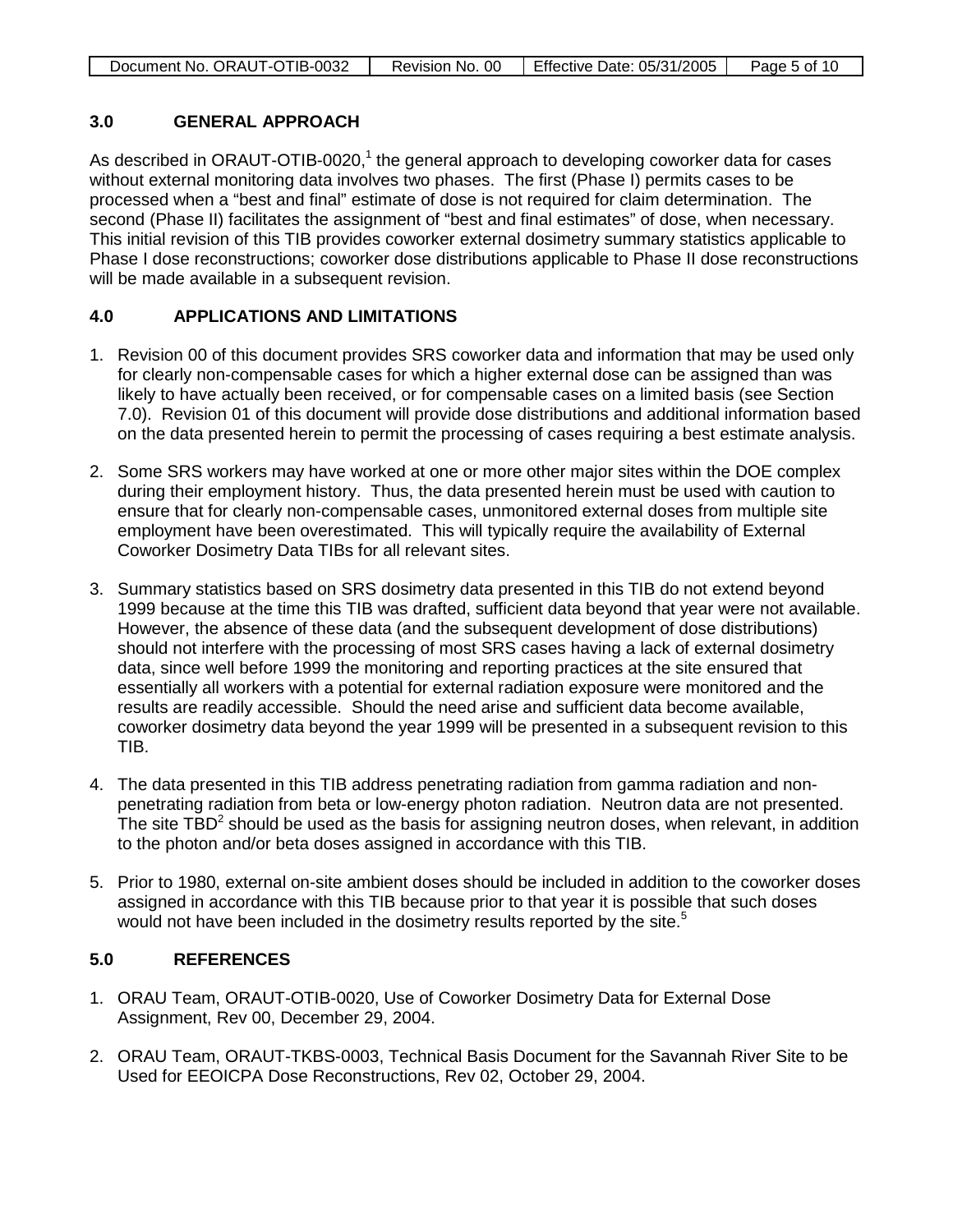- 3. NIOSH (National Institute for Occupational Safety and Health), External Dose Reconstruction Implementation Guideline, Rev. 0, OCAS-IG-001, Office of Compensation Analysis and Support, Cincinnati, Ohio, 2002.
- 4. ORAU Team, ORAUT-OTIB-0017, Interpretation of Dosimetry Data for Assignment of Shallow Dose, Rev. 00, January 19, 2005.
- 5. ORAU Team, ORAUT-OTIB-0007, Technical Information Bulletin: Occupational Dose from Elevated Ambient Levels of External Radiation, Rev. 00, November 12, 2003.
- 6. ORAU Team, ORAUT-OTIB-0052, Parameters to Consider When Processing Claims for Construction Trade Workers, Rev. 00, August 31, 2006.

#### **6.0 SRS COWORKER DATA DEVELOPMENT**

Dosimetry data for monitored SRS workers available from the HPAREH database were evaluated. In all cases, the reported data corresponded to annual deep doses (i.e., penetrating gamma radiation) and annual shallow doses (i.e., penetrating plus non-penetrating radiation).

The annual data reported in HPAREH were prorated to account for partial years of employment based on an analysis of the length of monitored employment associated with the data (see Section 7.0 for further discussion). The data were prorated so that coworker doses representing a full year of monitored employment could be derived; this permits the dose reconstructor to assign appropriate doses based on specific employment dates and job descriptions.

The validity of the data selected for coworker dose development was confirmed by selecting a sampling of HPAREH summary data submitted by the site as part of the EEOICPA Subtitle B program and comparing it to the data described above. A review of data for two claimants with complex and extensive dosimetry records covering the years 1953 through 1999 indicated good agreement between the two data sets. Importantly, when the data did not match exactly, there was no apparent bias toward an under or overestimation of dose for either data set, suggesting that relying on the HPAREH annual data for coworker dose reconstruction would not result in a negative bias against the claimants.

#### **Adjustment for Missed Dose**

According to the External Dose Reconstruction Implementation Guideline,<sup>3</sup> missed doses are to be assigned for null dosimeter readings to account for the possibility that doses were received but not recorded by the dosimeter or reported by the site. Annual missed doses are calculated by multiplying the number of null badge readings by the reported dosimeter limit of detection (LOD) and summing the results. These values are used as the 95th percentile of a lognormal distribution for the purpose of calculating probability of causation which is determined by the Department of Labor; thus, in IREP the calculated missed doses are multiplied by 0.5 and entered in Parameter 1, and a value of 1.52 is entered in Parameter 2, to represent the geometric mean and geometric standard deviation, respectively.

The assignment of missed doses for monitored workers is particularly significant for SRS claimants prior to October 1957 when workers were monitored weekly. Table 1 lists the maximum annual missed dose by era and type of radiation (penetrating gamma and non-penetrating) based on information presented in the site  $TBD^2$  and ORAUT-OTIB-0017.<sup>4</sup>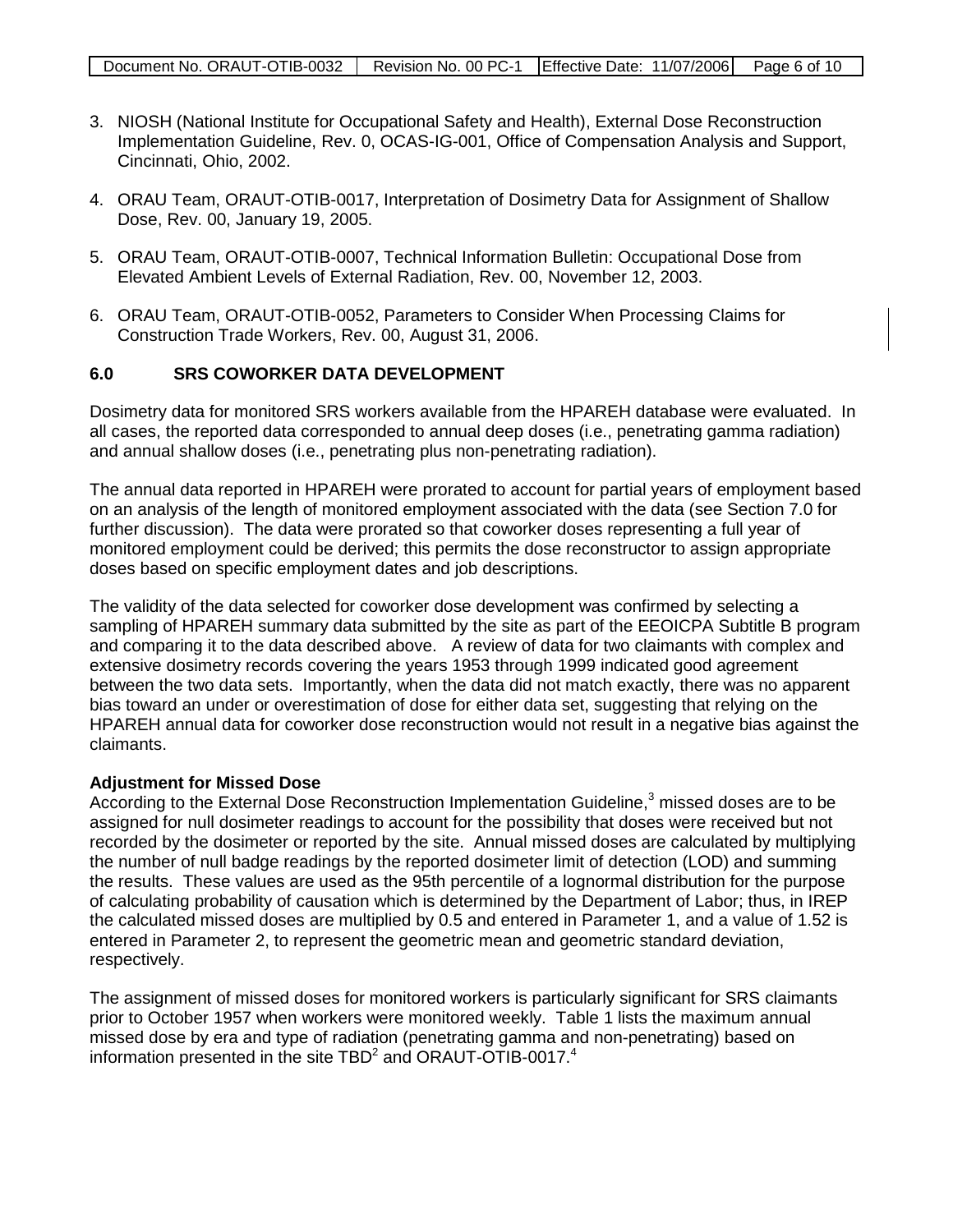|  | Document No. ORAUT-OTIB-0032 | Revision No. 00 | Effective Date: 05/31/2005 | Page 7 of 10 |
|--|------------------------------|-----------------|----------------------------|--------------|
|--|------------------------------|-----------------|----------------------------|--------------|

#### **Special Considerations**

Certain aspects of the external dosimetry practices at the SRS documented in the  $TBD<sup>2</sup>$  were considered in the analysis of the site data. These include:

|               | Penetrating | Non-penetrating | <b>Exchange</b> | Maximum annual missed dose (rem) |                 |
|---------------|-------------|-----------------|-----------------|----------------------------------|-----------------|
| <b>Period</b> | LOD (rem)   | LOD (rem)       | frequency       | <b>Penetrating</b>               | Non-penetrating |
| 1951-9/1957   | 0.04        | 0.05            | Weekly          | 2.080                            | 2.600           |
| 10/1957-1964  | 0.04        | 0.05            | <b>Biweekly</b> | 1.040                            | 1.300           |
| 1965          | 0.04        | 0.05            | 4-week          | 0.520                            | 0.200           |
| 1966-1970     | 0.04        | 0.05            | Monthly         | 0.480                            | 0.600           |
| 1971-1983     | 0.015       | 0.025           | Monthly         | 0.180                            | 0.300           |
| 1984-Present  | 0.005       | 0.020           | Monthly         | 0.060                            | 0.240           |

|  |  | Table 1. Missed external doses based on SRS TBD and ORAUT-OTIB-0017. |  |  |  |
|--|--|----------------------------------------------------------------------|--|--|--|
|--|--|----------------------------------------------------------------------|--|--|--|

- Although the majority of the annual doses reported were positive, many of the underlying individual badge readings were zero, and thus the reported annual doses tend to underestimate the actual doses received because of missed doses below the dosimeter LODs (see Table 1 above).
- In some cases, values less than the dosimeter LODs were reported by the site. For example, values as low as a few millirem (mrem) were reported even though the penetrating LOD was as high as 40 mrem (depending on the era).
- As discussed previously, the data available to analyze coworker doses represent annual dose summaries for individual workers. Because these data include partial work years, the average annual doses reported tend to underestimate the average annual doses received by employees who worked an entire year.

As described in Section 7.0 below, a favorable to claimant approach was adopted in the development of coworker dose summaries, and this approach should account for any underestimate of doses to radiological workers at the SRS based on the above considerations.

#### **7.0 SRS COWORKER ANNUAL DOSE SUMMARIES**

Based on the information and approaches described above, SRS coworker annual external dosimetry summaries were developed for use in the evaluation of external dose for certain claimants potentially exposed to workplace radiation, but with no or limited monitoring data provided by DOE. These summaries were developed using the following steps:

- 1. As described in Section 6.0 above, the reported deep and shallow doses, which represented annual summary data, were modified to account for partial years of employment. This adjustment was made by analyzing the NOCTS employment data for SRS workers and adjusting the reported doses upward by an appropriate multiplier corresponding to the average fraction of a year an employee worked at the site. For example, if in a particular calendar year the average employment period for all SRS employees in NOCTS was 11 months, the reported annual doses were multiplied by 12/11, or 1.09. This permits the dose reconstructor to assign an appropriate prorated dose to account for partial years of employment or potential exposure.
- 2. The 50th, 95th, and 99th percentile annual penetrating and shallow doses were derived for two scenarios: excluding and including reported zeroes.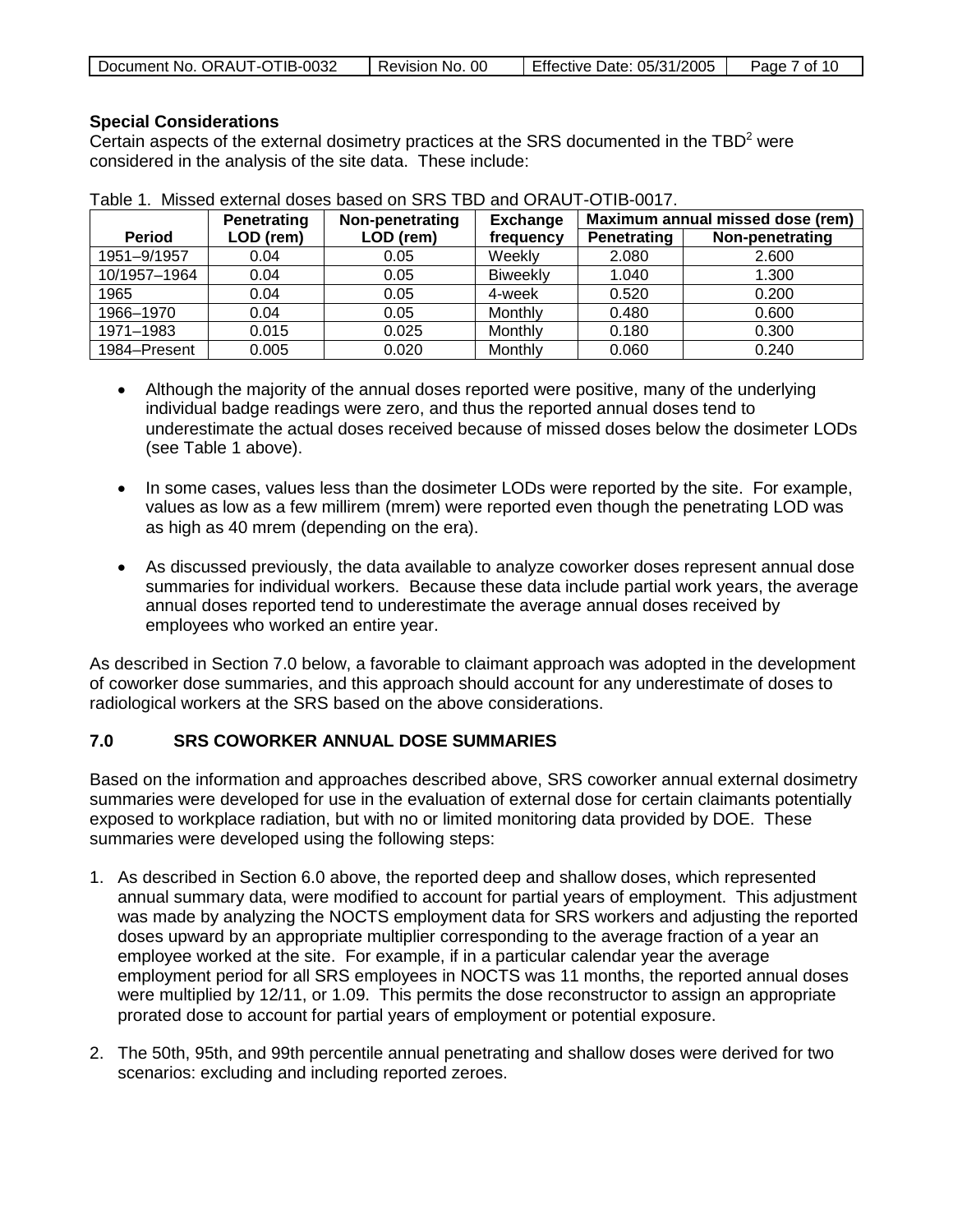- 3. For each year and percentile evaluated, the higher of the following two values was selected: 1) the percentile dose with zero results included plus one-half of the maximum annual missed dose as listed in Table 1, and 2) the percentile dose with zero results excluded.
- 4. Because the reported shallow doses include both penetrating and non-penetrating radiation, the percentile doses pertaining to penetrating radiation were subtracted from the percentile doses pertaining to the reported shallow doses to derive percentile doses pertaining to non-penetrating radiation.
- 5. The results are presented in Table 2 below. These percentile doses should be used for selected SRS workers with no or limited monitoring data, using the methodologies outlined in Section 7.0 of  $ORAUT-OTIB-0020.<sup>1</sup>$

Doses to organs impacted only by penetrating radiation (e.g., organs other than the skin, breast, and testes) are calculated based only on the "Gamma" columns in Table 2 combined with the appropriate organ dose conversion factors (DCFs).<sup>3</sup> Doses to the skin, breast, and testes (and any other cancer location potentially impacted by non-penetrating radiation) are determined based on both the "Gamma" and "Non-penetrating" columns; gamma doses are assigned as photons with an energy range consistent with information in the external dosimetry TBD for the SRS,<sup>2</sup> and non-penetrating doses are assigned as electrons >15 keV with corrections applied to account for clothing attenuation or other applicable considerations (or as <30 keV photons, if appropriate).<sup>4</sup>

#### **8.0 PENETRATING DOSE VALUES BASED ON ORAUT-OTIB-0052 GUIDANCE FOR SELECTED CONSTRUCTION TRADE WORKERS**

Table 3 contains penetrating dose values that have been adjusted using the guidance given in Section 8.0 of ORAUT-OTIB-0052, "Parameters to Consider When Processing Claims for Construction Trade Workers."<sup>6</sup> This guidance is applicable for construction trade workers who meet the criteria given in Section 3.0 of ORAUT-OTIB-0052.<sup>6</sup>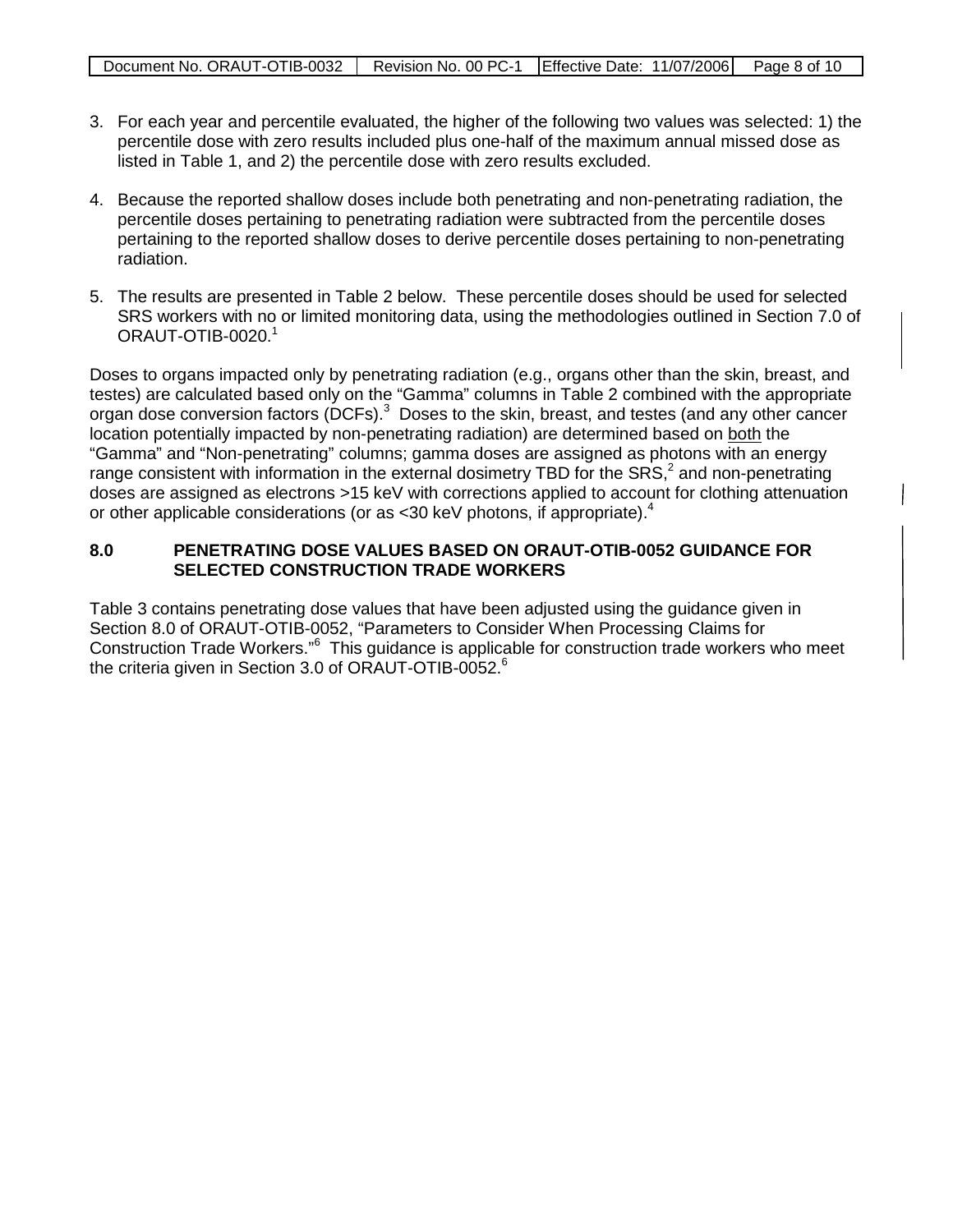|      | Gamma | Gamma |                |                  |                  |                  |
|------|-------|-------|----------------|------------------|------------------|------------------|
| Year | 99th% | 95th% | Gamma<br>50th% | Non-pen<br>99th% | Non-pen<br>95th% | Non-pen<br>50th% |
| 1952 | 1.672 | 1.599 | 1.117          | 1.233            | 0.368            | 0.365            |
| 1953 | 1.774 | 1.354 | 1.082          | 2.391            | 1.239            | 0.284            |
| 1954 | 1.506 | 1.192 | 1.062          | 1.753            | 0.905            | 0.288            |
| 1955 | 2.994 | 1.885 | 1.087          | 2.609            | 1.716            | 0.297            |
| 1956 | 3.229 | 2.188 | 1.138          | 1.942            | 1.536            | 0.291            |
| 1957 | 3.469 | 2.548 | 1.085          | 1.407            | 0.995            | 0.261            |
| 1958 | 2.421 | 1.704 | 0.658          | 1.248            | 0.611            | 0.176            |
| 1959 | 2.727 | 1.836 | 0.689          | 2.321            | 1.665            | 0.314            |
| 1960 | 3.300 | 2.724 | 0.781          | 3.697            | 2.397            | 0.335            |
| 1961 | 2.665 | 2.101 | 0.654          | 6.347            | 3.271            | 0.290            |
| 1962 | 2.722 | 1.943 | 0.654          | 6.449            | 3.209            | 0.294            |
| 1963 | 2.937 | 2.168 | 0.637          | 7.283            | 3.091            | 0.283            |
| 1964 | 3.273 | 2.769 | 0.711          | 9.578            | 4.902            | 0.362            |
| 1965 | 2.846 | 2.277 | 0.413          | 8.617            | 4.568            | 0.289            |
| 1966 | 2.831 | 2.168 | 0.412          | 6.834            | 4.109            | 0.222            |
| 1967 | 2.897 | 2.443 | 0.429          | 6.285            | 3.191            | 0.264            |
| 1968 | 2.833 | 2.337 | 0.409          | 8.944            | 4.394            | 0.305            |
| 1969 | 2.776 | 2.350 | 0.463          | 7.659            | 4.341            | 0.288            |
| 1970 | 2.798 | 2.306 | 0.427          | 6.845            | 3.008            | 0.186            |
| 1971 | 2.609 | 1.925 | 0.411          | 5.483            | 2.152            | 0.183            |
| 1972 | 2.453 | 1.615 | 0.213          | 5.392            | 1.952            | 0.135            |
| 1973 | 2.413 | 1.504 | 0.182          | 5.254            | 1.810            | 0.106            |
| 1974 | 2.318 | 1.378 | 0.151          | 4.786            | 1.636            | 0.091            |
| 1975 | 1.775 | 1.093 | 0.137          | 3.236            | 1.255            | 0.096            |
| 1976 | 1.678 | 0.955 | 0.136          | 3.490            | 1.219            | 0.091            |
| 1977 | 1.719 | 0.940 | 0.137          | 3.149            | 1.140            | 0.091            |
| 1978 | 1.607 | 0.913 | 0.132          | 3.131            | 1.150            | 0.086            |
| 1979 | 1.601 | 0.905 | 0.122          | 3.271            | 0.889            | 0.092            |
| 1980 | 1.471 | 0.838 | 0.127          | 2.512            | 0.890            | 0.086            |
| 1981 | 1.391 | 0.800 | 0.127          | 2.987            | 1.159            | 0.092            |
| 1982 | 1.286 | 0.791 | 0.132          | 2.341            | 0.798            | 0.070            |
| 1983 | 1.239 | 0.739 | 0.128          | 2.531            | 0.845            | 0.082            |
| 1984 | 1.050 | 0.623 | 0.068          | 2.184            | 0.660            | 0.106            |
| 1985 | 1.001 | 0.559 | 0.062          | 1.634            | 0.577            | 0.101            |
| 1986 | 0.795 | 0.440 | 0.051          | 1.065            | 0.308            | 0.111            |
| 1987 | 0.780 | 0.425 | 0.047          | 0.994            | 0.285            | 0.123            |
| 1988 | 0.829 | 0.431 | 0.041          | 0.664            | 0.186            | 0.128            |
| 1989 | 0.702 | 0.354 | 0.050          | 0.713            | 0.220            | 0.117            |
| 1990 | 0.641 | 0.304 | 0.053          | 0.384            | 0.210            | 0.101            |
| 1991 | 0.397 | 0.193 | 0.030          | 0.265            | 0.092            | 0.090            |
| 1992 | 0.383 | 0.191 | 0.030          | 0.170            | 0.069            | 0.090            |
| 1993 | 0.328 | 0.193 | 0.030          | 0.102            | 0.039            | 0.090            |
| 1994 | 0.437 | 0.187 | 0.030          | 0.083            | 0.060            | 0.090            |
| 1995 | 0.491 | 0.260 | 0.030          | 0.130            | 0.062            | 0.090            |
| 1996 | 0.441 | 0.196 | 0.030          | 0.096            | 0.056            | 0.090            |
| 1997 | 0.419 | 0.206 | 0.030          | 0.223            | 0.097            | 0.090            |
| 1998 | 0.406 | 0.227 | 0.030          | 0.209            | 0.093            | 0.090            |
| 1999 | 0.276 | 0.161 | 0.030          | 0.243            | 0.115            | 0.090            |

Table 2. Annual SRS external coworker doses modified to account for missed dose (rem).